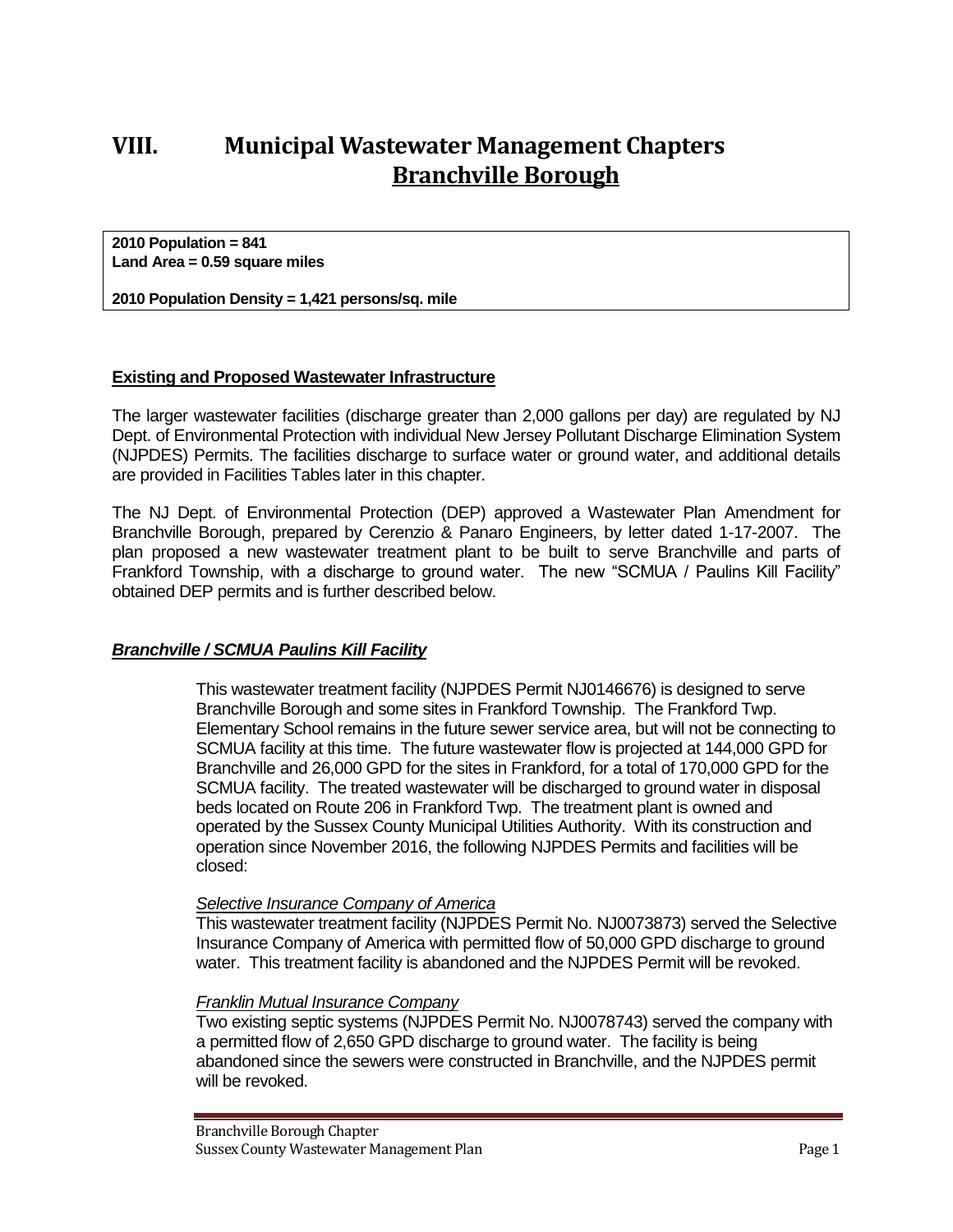The following sites had NJPDES T-1 Permits, typically for sites constructed in years prior to State regulations, which is a "General Permit for Sanitary Subsurface Disposal" for discharges greater than 2,000 gallons per day . These sites are now served by the new sewers in Branchville.

#### Former T-1 Permit Facilities:

| NJG0130362 | Third Base Tavern | Restaurant with 106 seats | 3 Hillside Ave. |
|------------|-------------------|---------------------------|-----------------|
| NJG0157473 | Savage Restaurant | Two comm. buildings       | Main St.        |